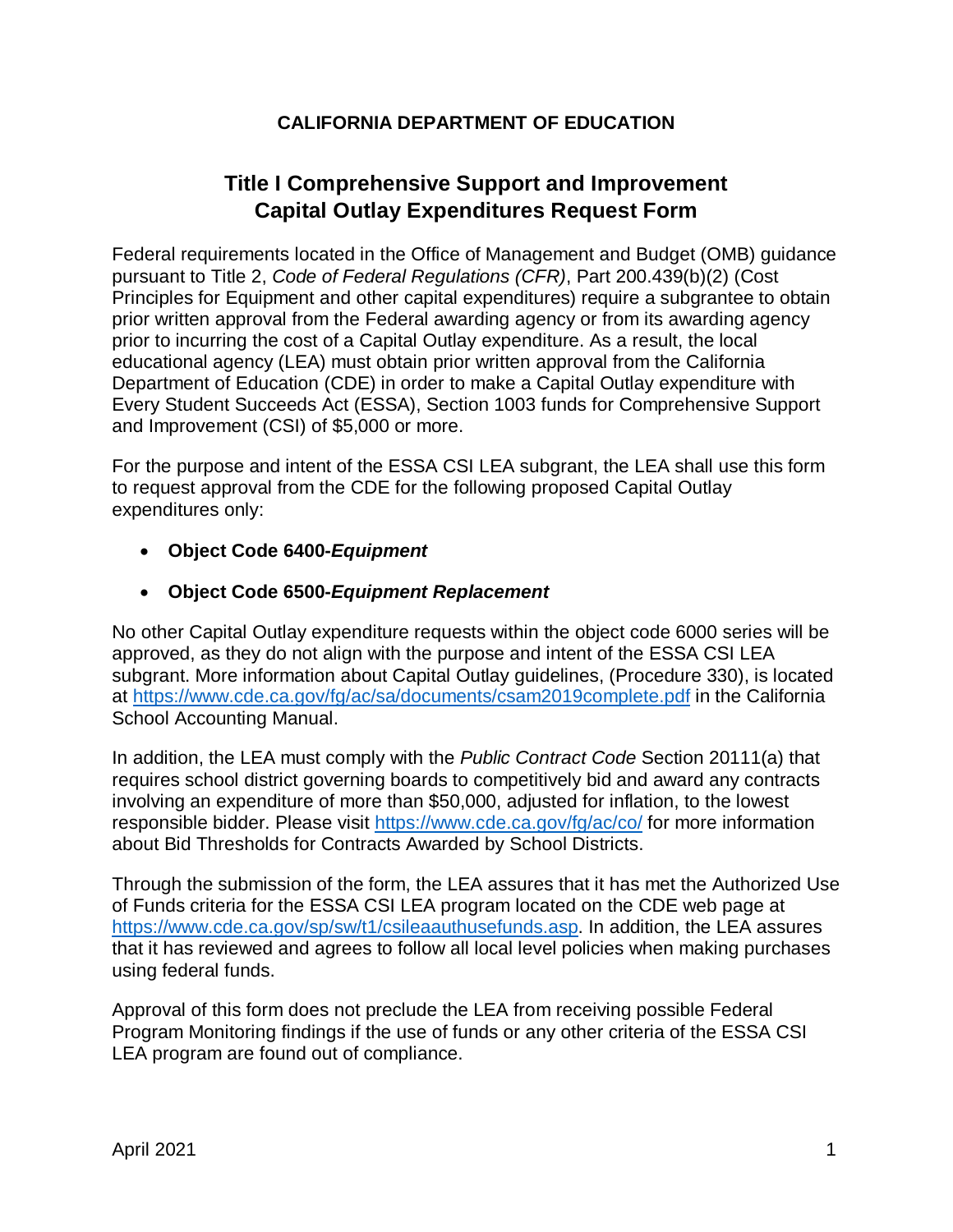Once completed, the LEA must email this form and include a detailed quote of the item to be purchased to [CSICapEx@cde.ca.gov.](mailto:CSICapEx@cde.ca.gov)

| Date of Request:                                                     |  |  |  |  |
|----------------------------------------------------------------------|--|--|--|--|
| <b>LEA Name:</b>                                                     |  |  |  |  |
| <b>County/District Code:</b>                                         |  |  |  |  |
| <b>School Name:</b>                                                  |  |  |  |  |
| Fiscal Year of ESSA CSI LEA subgrant for which this request is made: |  |  |  |  |
| Name of Primary Contact:                                             |  |  |  |  |
| Title:                                                               |  |  |  |  |
| Email Address:                                                       |  |  |  |  |
| Phone Number:                                                        |  |  |  |  |

- 1. Provide a description of the item to be purchased with ESSA, Section 1003 funds for CSI.
- 
- 2. Briefly describe how the item supports a need identified in the school-level needs assessment (ESSA, Section 1111[d][1][B][iii]).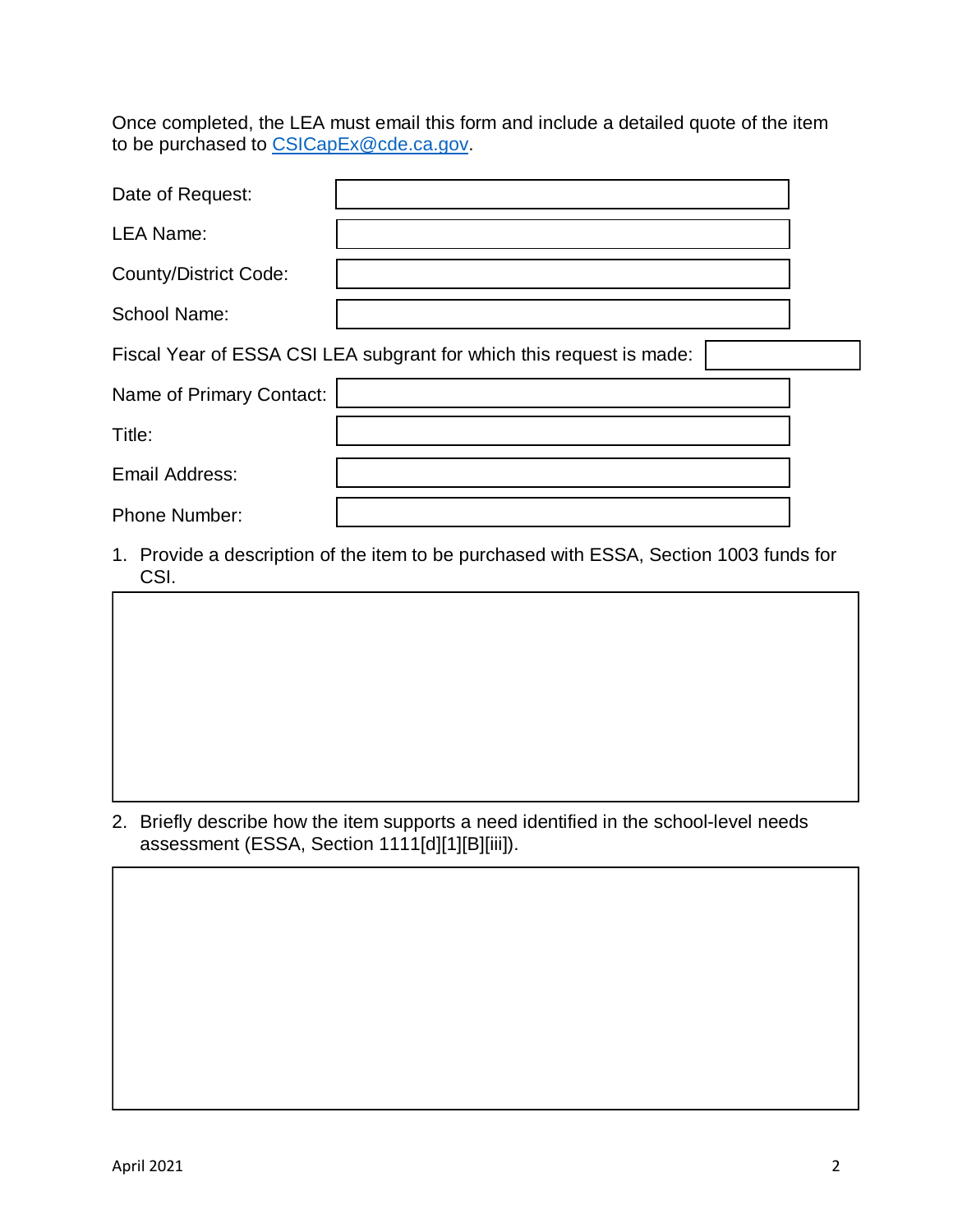3. Explain how the item will support the implementation of evidence-based interventions as required in the CSI Plan (ESSA, Section 1111[d][1][B][ii]).

- 4. Explain how the item relates to the following CSI Plan development and implementation activities.
	- Building capacity
	- Partnering with stakeholders
	- Conducting needs assessments and root cause analysis
	- Selecting and implementing evidence-based interventions/strategies/activities
	- Using data and outcomes to monitor and evaluate improvement efforts
	- Reviewing/identifying and addressing, through implementation of the CSI plan, resource inequities, which may include a review of LEA- and schoollevel budgeting.

5. Briefly describe how the item is reasonable, necessary, and an allowable cost to the ESSA CSI LEA program (2 *CFR* 200.404–200.405).